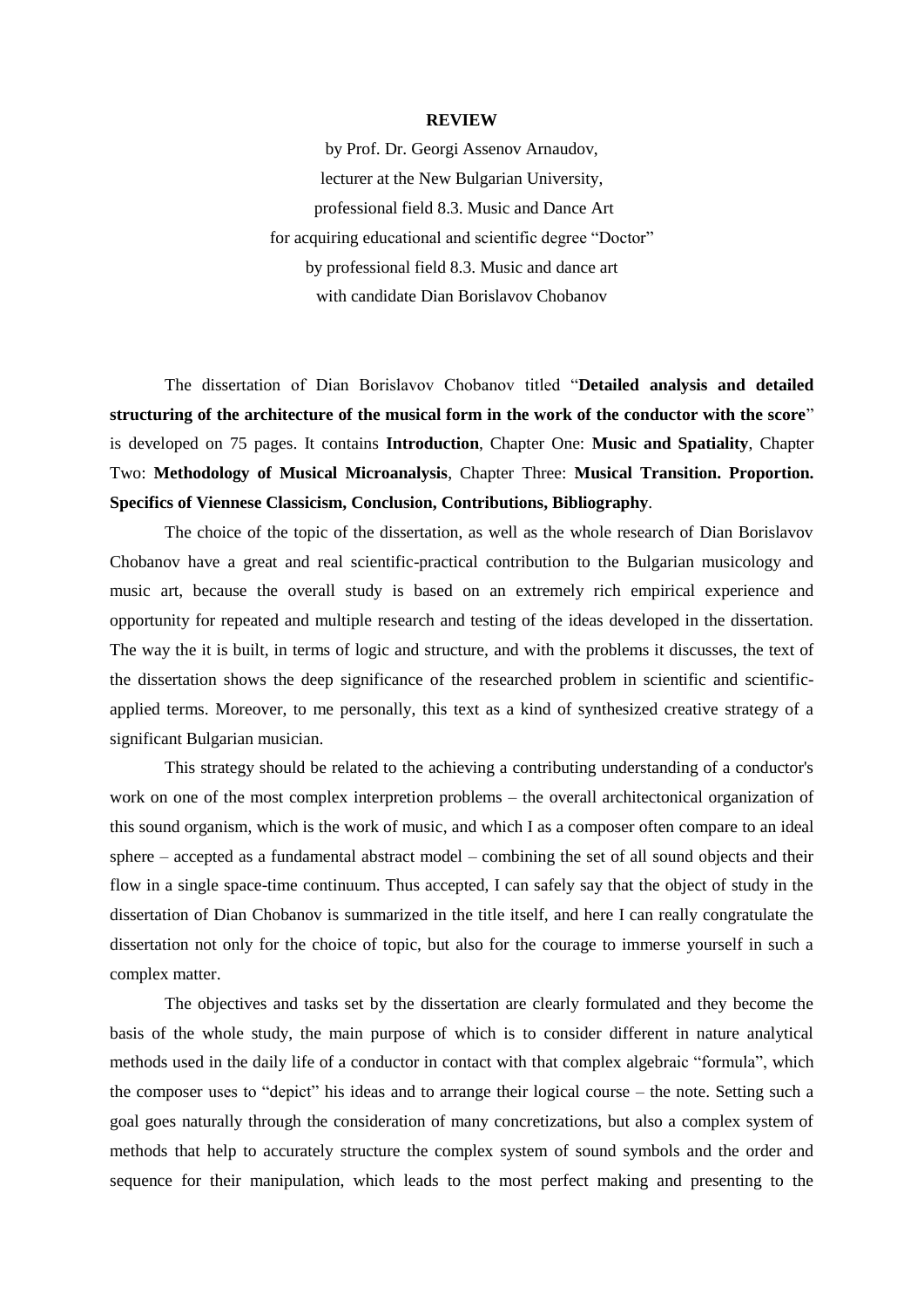audience the sound texture of the work. In the words of the candidate, this is "*the most objective and truthful conception of the organic integrity of a musical work, which would contribute to the accuracy of its interpretation"*.

The methods that Dian Chobanov describes and on which he obviously relies, are based on the idea of *universal applicability* to musical samples of any order. I would especially like to congratulate the candidate for the extremely wide perspective, and for his incredible ability to refer to other arts and especially to exact sciences. His series of excursions leads to a far more accurate understanding of music and the work of music accepted as a complex set of "ve*ctors whose interaction organizes the musical process in multi-layered interconnected structures that create hierarchical relationships*". And here we come to the ideas of authors such as Boris De Schloezer on the rationalization of music "in the sense of activities and functions", or those of Iannis Xenakis on the understanding of it as a "complex system of activities and functions".

Metaphorically speaking, Dian Chobanov's dissertation is built as a musical work. And if I return again to the logic and structure of the text, I can assume that there is a full compliance of the research methodology chosen by the candidate with the goal and objectives of the dissertation. I really accept as a contribution the analytical methods presented and commented by him, which can be invaluable help in the work of any conductor with the idea set at the beginning of the dissertation for the search for universality. It can be seen in the *binary analytical method* precisely defined by Chobanov and adopted by him as a *universal approach*, which deals with a multifaceted and multilayered understanding of the complex connections between sound events and their course along the construction of the work, with the exact presentation of the ideas set by the author and their interpretation. In the search for universality, the candidate has managed to define the ideas of the multidimensional musical picture with incredible accuracy and contribution, accepting the work precisely in the sense of the ideal sphere I have commented on above. Again in the search for this universality, in the incredibly well-chosen reliance on exact sciences such as geometry and mathematics or architecture and the insight into the phenomenology of the complex connections between *sound* and *volume*, Dian Chobanov arrives at precise and clearly formulated contribution ideas that would have scientific and practical application not only in terms of the overall interpretive activity, but also to the essential understanding of the constituent elements of the musical work, their modules, functions, proportions, and most of all to the understanding of the very nature of music.

I am fully and basically acquainted with the presented abstract of Dian Borislavov Chobanov, which contains 38 pages and clearly and concisely presents the main points of the dissertation, as well as a summarized presentation of the contributions, which clarify a number of techniques and methods that lead to a more truthful and accurate reading of the ideas of authors from different time periods and styles and would be invaluable in an independent work on the score.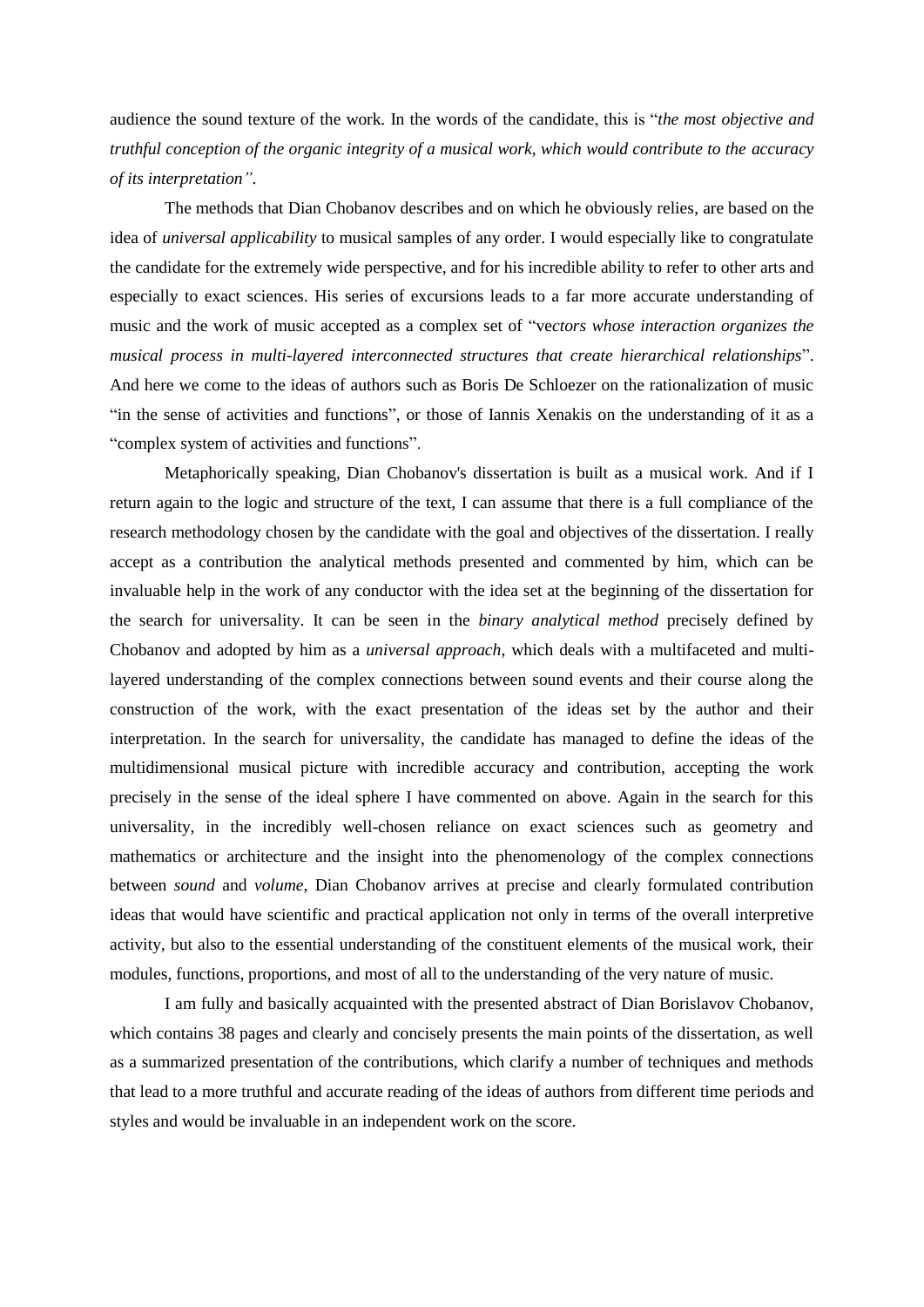The dissertation is accompanied by publications and concert performances that fully meet the requirements of the Regulations for the application of Development of the Academic Staff in the Republic of Bulgaria Act and especially those of the group of criteria D.

In compliance with Criteria 9 - Articles and reports published in specialized art editions, there are three publications:

- **Chobanov, Dian**. (2016). *Analysis of the main structural elements in the score and their reflection in the conductor's interpretation*. In: Spring Scientific Readings. Plovdiv 2016 (2016), pp. 45-50. ISSN 13147005;
- **Chobanov**, **Dian**. (2017). *Conducting solutions of polymetric structures in the ballet Pandora.* In: Spring Scientific Readings. Plovdiv 2017 (2017), pp. 29-35. ISSN 1314- 7005;
- **Chobanov, Dian**. (2018*). Multilayer microstructural analysis. Microstructural hierarchies. Musical Geometry*. In: Yearbook - Academy of Music, Dance and Fine Arts. - Plovdiv: 2018, pp. 197-205 ISSN 1313-6526;

These editions are included in the National Reference List of Contemporary Bulgarian Scientific Publications with Scientific Review, and the publications are closely related to the topic and text of the dissertation, and fully meet the requirements of the Regulations for implementation of DASRBA in Area 8. Arts, indicator 9: Articles and reports published in specialized art editions.

In compliance with Criteria 13 Leading (or independent) artistic performance in the field of arts, which is not the main habilitation work, there is information and evidence for a number of performances from which should be derived:

- Enrollment concert 13 Feb 2015 Concert "Playing in Bulgarian rhythms inseparable in classics and folklore" Conductor - Dian Chobanov Soloists: Teodosiy Spasov – kaval, Vasil Vassilev - kaval, Vladimir Vladimirov – tambura with the participation of: State Opera Orchestra - Plovdiv;
- Second concert 24 Mar 2015, *Swan Lake,* Music P.I. Tchaikovsky. Conductor Dian Chobanov; Production - Yordan Krastev, Ballet and Orchestra of the Plovdiv State Opera;
- Third concert 13 Apr 2016, *The Tales of Hoffmann*, Conductor Dian Chobanov; Production- Ursula Horner (Austria). Soloists, Orchestra, Choir and Ballet of Plovdiv Opera;
- Production of the opera *Lady Macbeth of the Mtsensk District*, by Dmitry Shostakovich Conductor - Dian Chobanov; Director - Vera Nemirova. Soloists, Orchestra, Choir and Ballet of Opera Plovdiv;

The dissertation of Dian Borislavov Chobanov is based on the quotations and references of a representative number of authors, as in the section Bibliography - a total of 22 titles are published in